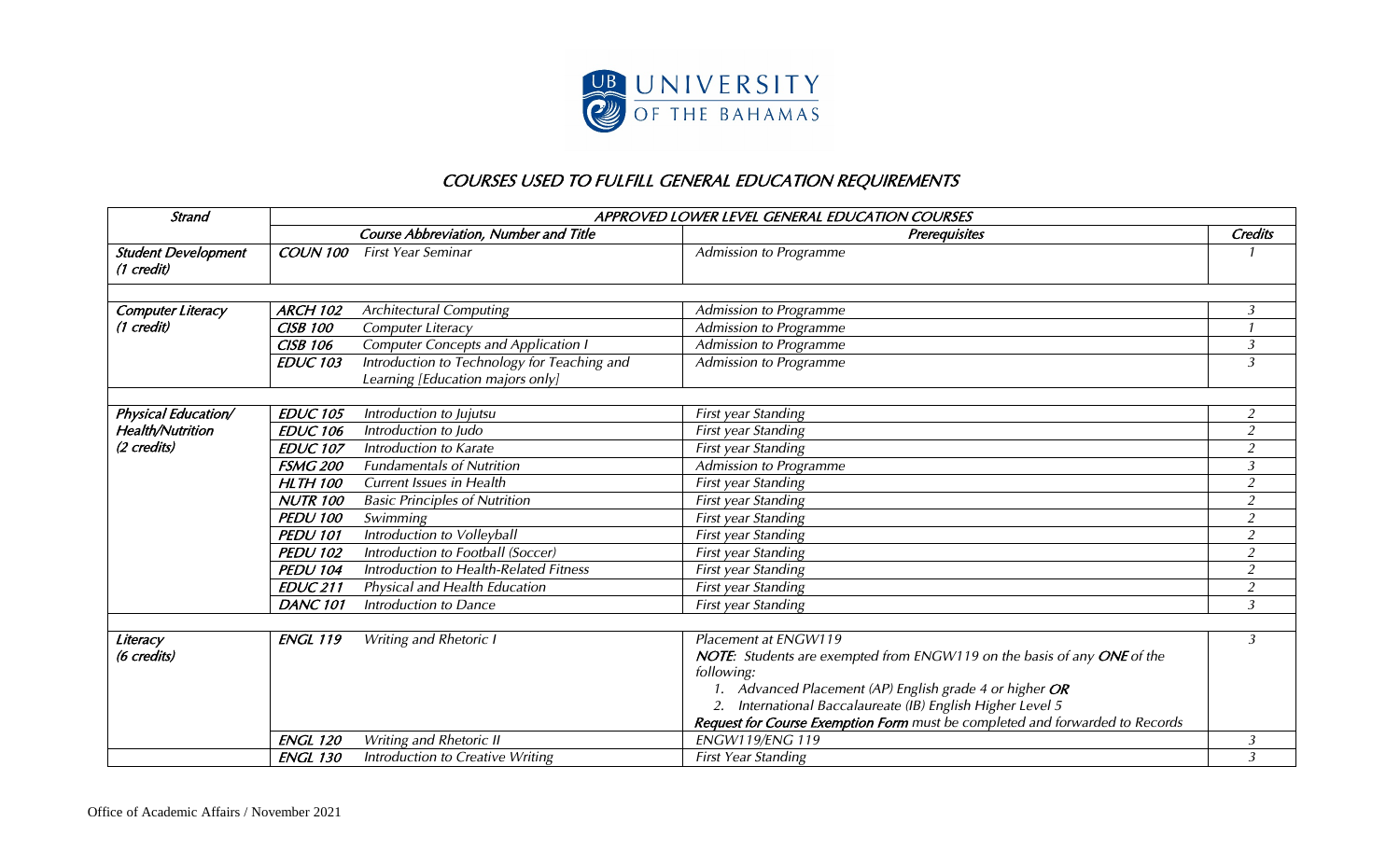| Strand                  | APPROVED LOWER LEVEL GENERAL EDUCATION COURSES |                                                                              |                                                                                                                                                                                                                                                                                                                       |                |  |
|-------------------------|------------------------------------------------|------------------------------------------------------------------------------|-----------------------------------------------------------------------------------------------------------------------------------------------------------------------------------------------------------------------------------------------------------------------------------------------------------------------|----------------|--|
|                         | <b>Course Abbreviation, Number and Title</b>   |                                                                              | <b>Prerequisites</b>                                                                                                                                                                                                                                                                                                  |                |  |
| Numeracy<br>(3 credits) | <b>MATH 163</b>                                | Finite Mathematics (for non-Science and non-<br>Technology majors)           | MATH140 or Placement at MATH163                                                                                                                                                                                                                                                                                       | $\overline{3}$ |  |
|                         | <b>MATH 167</b>                                | Pre-Calculus I - Algebra (for Mathematics, Science<br>and Technology majors) | MATH140 or Placement at MATH167<br>NOTE: Students are exempted from MATH167 on the basis of the following:<br>International Baccalaureate (IB) Mathematics Higher Level 4<br>Request for Course Exemption Form must be completed and forwarded to Records                                                             | $\mathfrak{Z}$ |  |
| Foreign Language        | <b>CHIN 103</b>                                | <b>Introductory Chinese I</b>                                                | First year Standing                                                                                                                                                                                                                                                                                                   | 3              |  |
| (6 credits of the same  | <b>CHIN 104</b>                                | <b>Introductory Chinese II</b>                                               | <b>CHIN103</b>                                                                                                                                                                                                                                                                                                        | $\mathfrak{Z}$ |  |
| language)               | <b>CREO 103</b>                                | Introductory Haitian Creole I                                                | First year Standing                                                                                                                                                                                                                                                                                                   | $\mathfrak{Z}$ |  |
|                         | <b>CREO 104</b>                                | Introductory Haitian Creole II                                               | <b>CREO103</b>                                                                                                                                                                                                                                                                                                        | $\mathfrak{Z}$ |  |
|                         | <b>FREN 102</b>                                | Introductory French for Hospitality and Culinary Arts                        | First year Standing                                                                                                                                                                                                                                                                                                   | $\mathfrak{Z}$ |  |
|                         | <b>FREN 103</b>                                | Introductory French I                                                        | First year Standing<br>NOTE: Students are exempted from FREN103 on the basis of any ONE of the<br>following:<br>1. BGCSE French grade "B" or "C" OR<br>2. Advanced Placement (AP) French grade 'A $\Box$ , 'B $\Box$ or 'C $\Box$<br>Request for Course Exemption Form must be completed and forwarded to Records     | $\overline{3}$ |  |
|                         | <b>FREN 104</b>                                | <b>Introductory French II</b>                                                | FREN103 or Placement at FREN104<br>NOTE: Students are exempted from FREN104 on the basis of any ONE of the<br>following:<br>1. BGCSE French grade "A OR<br>2. Advanced Placement (AP) French grade 'A $\Box$ , 'B $\Box$ or 'C $\Box$<br>Request for Course Exemption Form must be completed and forwarded to Records | 3              |  |
|                         | <b>SPAN 103</b>                                | Introductory Spanish 1                                                       | First year Standing<br>NOTE: Students are exempted from SPAN 103 on the basis of any ONE of the<br>following:<br>1. BGCSE Spanish grade "B" or "C" OR<br>2. Advanced Placement (AP) Spanish grade 'A $\Box$ , 'B $\Box$ or 'C $\Box$<br>Request for Course Exemption Form must be completed and forwarded to Records  | 3              |  |
|                         | <b>SPAN 104</b>                                | Introductory Spanish II                                                      | <b>SPAN 103</b><br>NOTE: Students are exempted from SPAN 104 on the basis of any ONE of the<br>following:<br>1. BGCSE Spanish grade "A OR<br>2. Advanced Placement (AP) Spanish grade 'A $\Box$ , 'B $\Box$ or 'C $\Box$<br>Request for Course Exemption Form must be completed and forwarded to Records              | 3              |  |
|                         | <b>SPAN 105</b>                                | Introductory Spanish 1 - Study Abroad                                        | First year Standing                                                                                                                                                                                                                                                                                                   | $\mathfrak{Z}$ |  |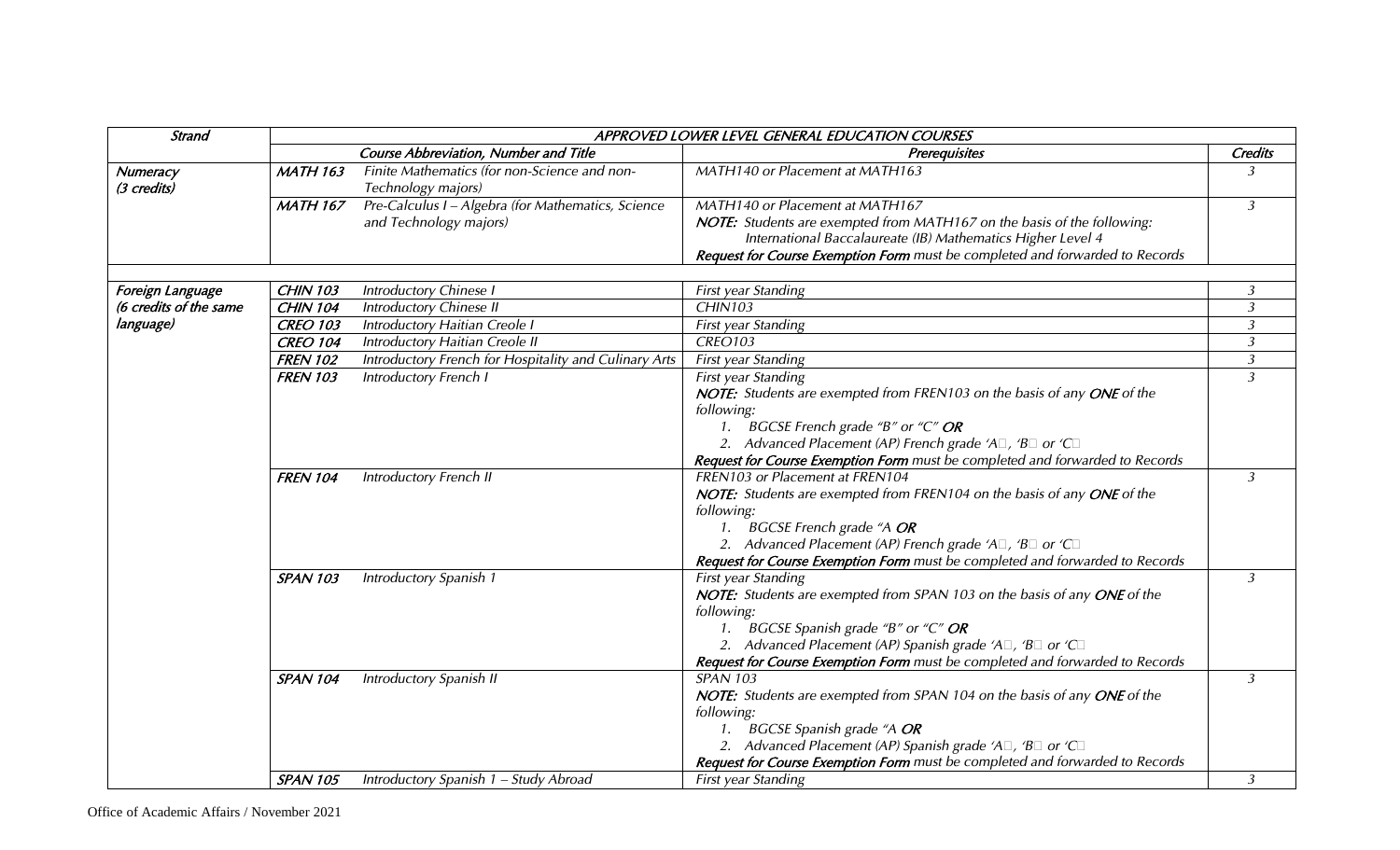|  | <b>SPAN</b><br>' 106 | - Introductory Spanish II | - Study Abroad | 103 or SPAN<br>SPAN | $\lambda$ 105 or placement at SPAN 104 or SPAN $^{\circ}$<br>106 |  |  |
|--|----------------------|---------------------------|----------------|---------------------|------------------------------------------------------------------|--|--|
|--|----------------------|---------------------------|----------------|---------------------|------------------------------------------------------------------|--|--|

| <b>Strand</b>           | APPROVED LOWER LEVEL GENERAL EDUCATION COURSES |                                                          |                            |                         |  |
|-------------------------|------------------------------------------------|----------------------------------------------------------|----------------------------|-------------------------|--|
|                         |                                                | <b>Course Abbreviation, Number and Title</b>             | <b>Prerequisites</b>       | <b>Credits</b>          |  |
| <b>Humanities</b>       | <b>ARTS 107</b>                                | Introduction to Bahamian and Caribbean Art               | First year Standing        | 3                       |  |
| (HMNS 3 credits)        | <b>ARTS 207</b>                                | <b>Survey of Arts II</b>                                 | First year Standing        | $\overline{3}$          |  |
|                         | COMM 107                                       | Introduction to Human Communication                      | First year Standing        | $\overline{3}$          |  |
|                         | COMM 150                                       | Introduction to Mass Communication                       | First year Standing        | $\overline{3}$          |  |
|                         | COMM 211                                       | <b>Business Communication (for Business Majors only)</b> | <b>ENG 120/ENGW120</b>     | $\overline{3}$          |  |
|                         | <b>CREO 210</b>                                | Introduction to Haiti, It S People & Culture             | Second year standing       | $\overline{3}$          |  |
|                         | <b>ENGL 108</b>                                | The Oral Tradition in Bahamian Literature                | First year Standing        | $\overline{3}$          |  |
|                         | <b>ENGL 201</b>                                | Introduction to Theatre                                  | <b>ENG 119/ENGW119</b>     | $\overline{3}$          |  |
|                         | <b>ENGL 208</b>                                | <b>Bahamian Literature</b>                               | ENG 120/ENGW120            | $\overline{3}$          |  |
|                         | <b>ENGL 270</b>                                | Introduction to Acting                                   | <b>ENG 120/ENGW120</b>     | $\overline{3}$          |  |
|                         | FILM216                                        | Introduction to Film                                     | <b>ENG 120/ENGW120</b>     | $\overline{3}$          |  |
|                         | <b>LING 220</b>                                | Introduction to Sociolinguistics                         | <b>ENG 120/ENGW120</b>     | $\overline{\mathbf{3}}$ |  |
|                         | <b>LING 225</b>                                | Talking Bahamian: From Bay Street to Bain Town           | <b>ENG 120/ENGW120</b>     | $\mathfrak{Z}$          |  |
|                         | <b>MUSI 103</b>                                | Introduction to the Music of The Bahamas                 | First year Standing        | $\mathfrak{Z}$          |  |
|                         | <b>MUSC 201</b>                                | <b>Survey of World Music</b>                             | <b>ENG 119/ENGW119</b>     | $\overline{3}$          |  |
|                         | <b>PHOT 101</b>                                | Introduction to Digital Photography                      | First year Standing        | $\overline{\mathbf{3}}$ |  |
| <b>Social Sciences</b>  | <b>BUSL 255</b>                                | <b>Business Law II</b>                                   | <b>ENGL 120</b>            | $\overline{3}$          |  |
| (SOSC 3 credits)        | <b>BKNG 256</b>                                | <b>Banking Law II</b>                                    | ECON 212                   | $\overline{\mathbf{3}}$ |  |
|                         | <b>HIST 112</b>                                | History of The Bahamas I                                 | <b>First Year Standing</b> | $\overline{3}$          |  |
|                         | HIST113                                        | History of The Bahamas II                                | <b>First Year Standing</b> | $\mathfrak{Z}$          |  |
|                         | <b>POLI 113</b>                                | Government and Politics in The Bahamas                   | Admission to Programme     | $\mathfrak{Z}$          |  |
|                         | <b>PSYC 100</b>                                | Intro to Psychology: Social Sciences Foundation          | First year Standing        | $\overline{\mathbf{3}}$ |  |
|                         | <b>PSYC 101</b>                                | Intro to Psychology: Natural Sciences Foundation         | First year Standing        | $\mathfrak{Z}$          |  |
|                         | <b>PSYC 105</b>                                | Human Growth and Development                             | First year Standing        | $\overline{3}$          |  |
|                         | <b>PUBA 201</b>                                | <b>Public Administration I</b>                           | Second year standing       | $\overline{3}$          |  |
|                         | <b>SOCI 100</b>                                | Introduction to Globalization                            | Admission to Programme     | $\overline{3}$          |  |
|                         | <b>SOCI 111</b>                                | Introduction to Sociology                                | Admission to Programme     | $\overline{3}$          |  |
|                         | <b>SOCI 215</b>                                | Race and Ethnic Group Relations                          | <b>SOS 111/SOCI 111</b>    | $\mathfrak{Z}$          |  |
|                         | <b>SOCI 218</b>                                | Sociology of Human Sexual Behaviour                      | Second year Standing       | $\overline{3}$          |  |
|                         | <b>TOUR 100</b>                                | Introduction to Hospitality and Tourism                  | First year Standing        | $\overline{\mathbf{3}}$ |  |
|                         | <b>TOUR 100</b>                                | Introduction to Hospitality and Tourism                  | First year Standing        | $\overline{3}$          |  |
|                         | <b>AGR I229</b>                                | <b>Agricultural Economics</b>                            | Second year Standing       | $\overline{3}$          |  |
|                         | <b>ASTR 242</b>                                | Modern Astronomy: Stars, Galaxies and Cosmology          | MATH140 grade C or higher  | $\mathfrak{Z}$          |  |
|                         |                                                |                                                          |                            |                         |  |
| <b>Natural Sciences</b> | <b>BIOL 116</b>                                | Ecology                                                  | First year Standing        | $\mathfrak{Z}$          |  |
| (NASC 3 credits)        | CHEM 100                                       | Chemistry in the World Around Us                         | First year Standing        | $\mathfrak{Z}$          |  |
|                         | <b>GEOG 100</b>                                | Introduction to the Geography of The Bahamas             | First year Standing        | $\mathfrak{Z}$          |  |
|                         | <b>MATH 168</b>                                | Pre-Calculus II: Trigonometry                            | MATH140                    | $\mathfrak{Z}$          |  |